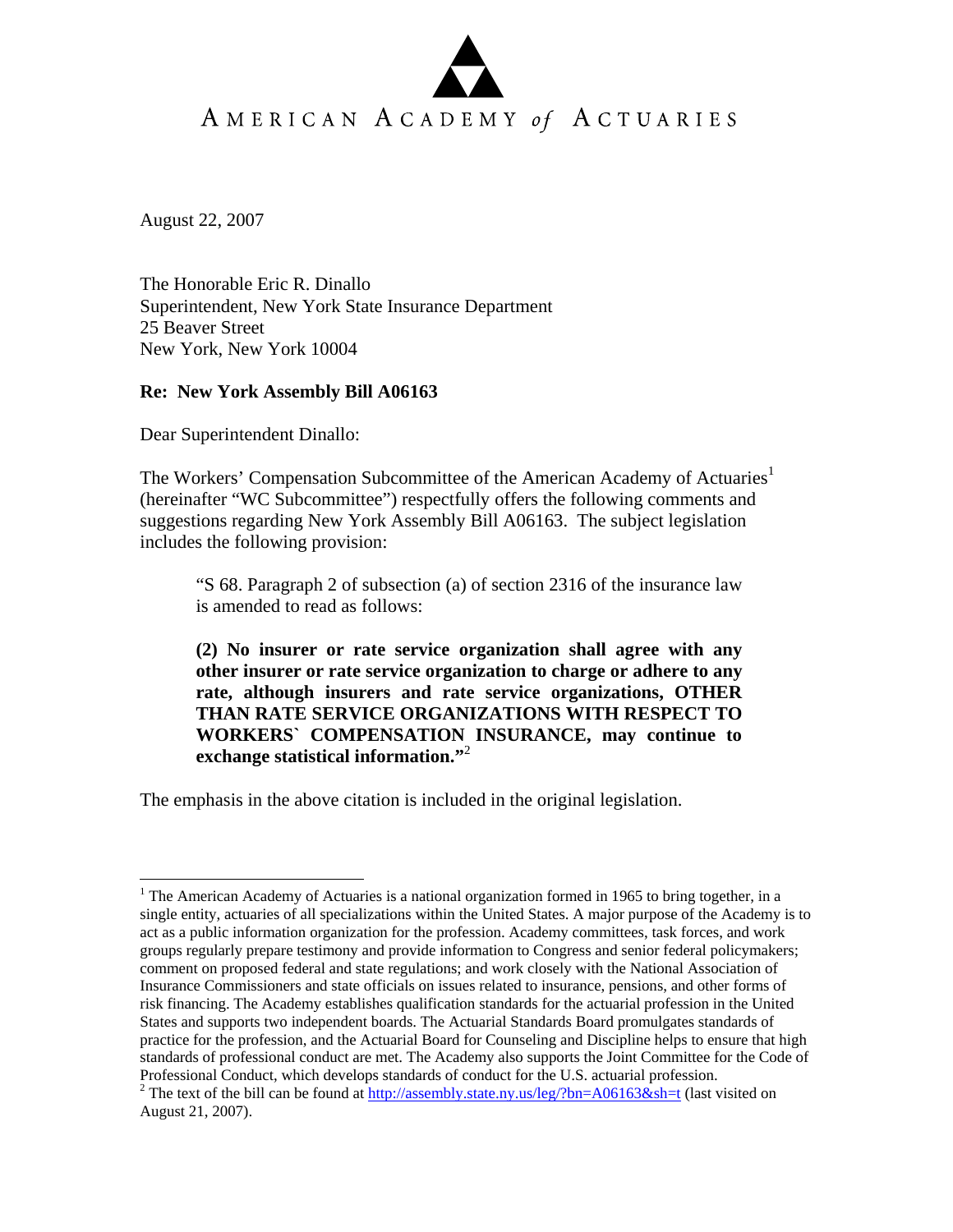The Honorable Eric Dinallo August 22, 2007 Page 2

The prohibition on data sharing for workers' compensation insurance may have farreaching, adverse consequences for New York workers' compensation system stakeholders. The Workers' Compensation Subcommittee respectfully requests that you consider these consequences in developing your report to the Governor, Speaker of the Assembly, and Majority Leader of the Senate as mandated by other portions of Assembly Bill A06163.

Workers' compensation rate service organizations, including the New York Compensation Insurance Rating Board (NYCIRB), collect several types of experience data from insurance carriers. In New York, the NYCIRB collects data from both private insurers and the State Insurance Fund (SIF). Supported by the databases thus compiled, these organizations perform many functions that are important to the maintenance and operation of a robust, competitive, and equitable marketplace. These functions include:

- Promulgating benchmark rating values for reference and/or use by insurers in establishing rates and related pricing parameters for each of several hundred work-related classifications.
- Maintaining and administering uniform classification systems, experience rating plans, merit rating plans, and other mandatory or discretionary rating programs such as New York's Construction Premium Adjustment Program and New York's Payroll Limitation Program.
- Providing system performance metrics to interested parties and preparing evaluations and forecasts, including the estimated impact of possible system changes.

These functions of rate service organizations facilitate fair and efficient competition, establish equitable price parameters, and create and maintain incentives for workplace safety and effective loss management programs by employers and insurers. These objectives could be compromised by the elimination of data sharing and impartial technical analyses customarily performed by rate service organizations.

Absent aggregated statistical information, even the derivation of an indicated overall loss cost or rate level for a state may be beyond the resources of many individual insurers, especially smaller carriers. Involving much finer levels of detail, the independent derivation of credible classification rating value relativities and balanced experience rating and merit rating plan parameters may not be possible for many individual insurers on an objective, informed, or technically sound basis. Again, smaller carriers will be at the greatest disadvantage with the implementation of this legislation.

Many business classifications may not present sufficiently credible experience to allow individual insurers to set reliable rating values. Without the ability to aggregate statewide experience data at the classification level, smaller insurers may elect not to write in these